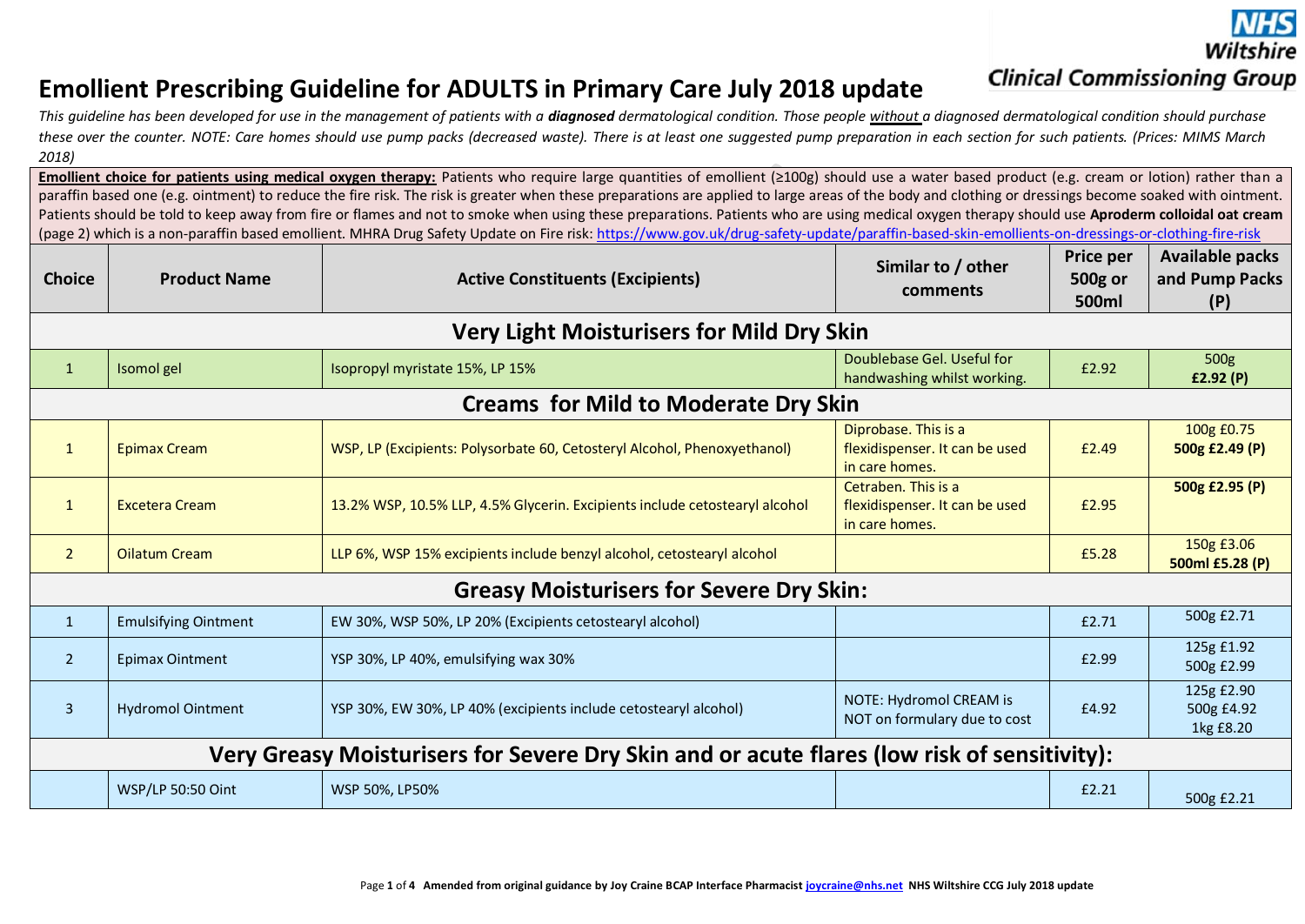**NOTES: This guidance has been developed in conjunction with local dermatology teams. The dermatology team fully supports the use of lower** 

**cost emollients that are included in this guidance in primary care. The dermatology team may however recommend emollients for patients that are referred to them which are outside of this**  guidance. These more expensive emollients and are only for use on the recommendation of a dermatologist. See the Formulary websites chapter 13.2.1 for further details. Patients initiated on such emollients by a dermatologist should not be switched to cheaper alternatives in primary care. See NHS Wiltshire CCG "Self-Care Prescribing Policy" for information about conditions where **patients should be encouraged to purchase products themselves over the counter:<https://prescribing.wiltshireccg.nhs.uk/search-files?q=self&x=0&y=0>**

| <b>Choice</b> | <b>Product Name</b> | <b>Active Constituents (Excipients)</b> | Similar to / other | Price per 500g | <b>Available packs and</b> |
|---------------|---------------------|-----------------------------------------|--------------------|----------------|----------------------------|
|               |                     |                                         | comments           | or 500ml       | Pump Packs (P)             |

# **Very Light Moisturisers for very sensitive Mild Dry Skin, if Isomol gel has been tried and failed (expensive). Also for patients using medical oxygen therapy:**

| AproDerm Colloidal Oat | Colloidal oatmeal (avena sativa kernel flour), 1% (excipients include | <b>U</b> Branded generic version of $\vert$ £5.80 | 500ml £5.80 (P) |
|------------------------|-----------------------------------------------------------------------|---------------------------------------------------|-----------------|
| Cream                  | cetastearyl alcohol)                                                  | Aveeno. If patients want                          |                 |
|                        |                                                                       | the brand Aveeno, they                            |                 |
|                        |                                                                       | should buy it OTC                                 |                 |

## **Preparations containing antimicrobials: Use long term if needed to prevent frequent skin infections, or for handwashing in carers with occupational irritant hand dermatitis. Use short term if a single episode of infection, not for repeat prescription.**

| Dermol Cream  | LP10% benzalkonium chloride 0.1%, chlorhexidine hydrochloride 0.1%,<br>isopropyl myristate 10%, Excipients cetostearyl alcohol    | £6.63 | 100g £2.86<br>500g £6.63 $(P)$ |
|---------------|-----------------------------------------------------------------------------------------------------------------------------------|-------|--------------------------------|
| Dermol Lotion | LP2.5%, benzalkonium chloride 0.1%, chlorhexidine hydrochloride 0.1%,<br>Isopropyl myristate 2.5%, Excipients cetostearyl alcohol | £6.04 | 500ml £6.04 (P)                |

# **Preparations containing lauromacrogols and / or urea useful to stop itching or aid hydrating:** *Use after other emollients have been tried and failed to control symptoms.*

| ImuDERM Cream              | Urea 5%, Glycerin 5% Excipients include benzyl alcohol, cetearyl alcohol | £6.50  | 500g £6.50 (P)            |
|----------------------------|--------------------------------------------------------------------------|--------|---------------------------|
| Dermatonics once heel balm | Urea 25%, Excipients include beeswax, lanolin.                           | £21.25 | 75ml £3.60<br>200ml £8.50 |

## **Bath emollients/Wash Products: FOR USE IN EXCEPTIONAL/SPECIFIED SITUATIONS ONLY on FP10 as advised by a specialist.**

**Patients should be advised to use any cream or ointment listed in this guidance (except 50:50 ointment) as a soap substitute during baths or showers. Alternatively, patients can self-purchase bath oils from community pharmacies or supermarkets.**

*Reasoning: Evidence to inform the use of bath and shower emollients is lacking. No published randomised controlled trials have assessed the efficacy of bath and shower emollients in atopic eczema. The quantities of emollients deposited on the skin from bath and shower emollients are likely to be lower than emollients used as soap substitutes applied directly to the skin before bathing then rinsing. If emollient bath additives are prescribed, the BNF recommends that in order to improve hydration, patients should soak in the bath for 10-20 minutes. Extra care is required when emollients are used in the bath or shower as surfaces may become slippery.*

Although this guidance does not cover children, in paediatrics the BATHE study has now been published: <https://www.bmj.com/content/361/bmj.k1332> and <https://www.bmj.com/content/361/bmj.k1791> (editorial). The CCGs in our STP (BaNES/Swindon/Wiltshire) therefore do not support the use of these products in children either.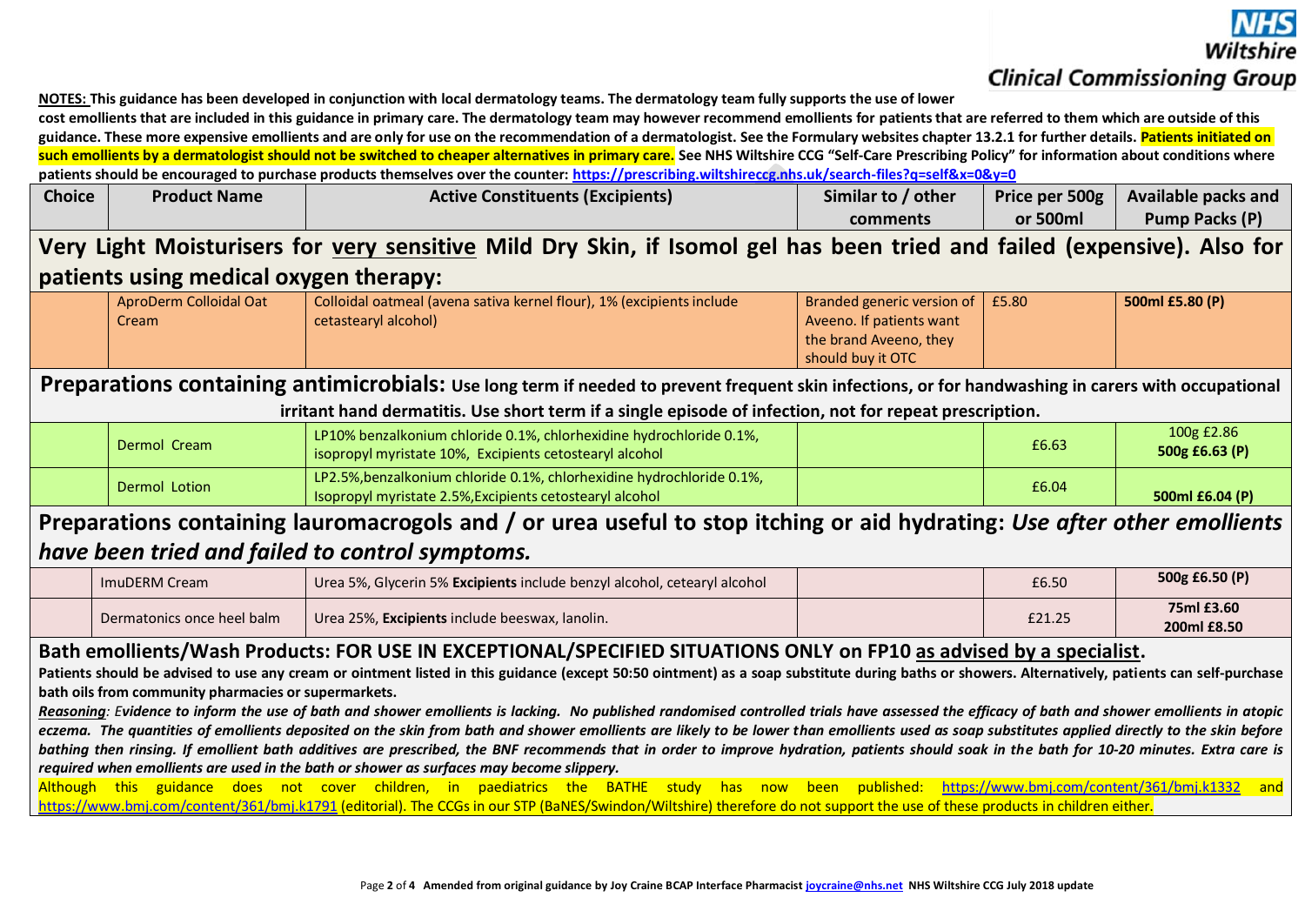

## **KEY INFORMATION FOR EMOLLIENT PRESCRIBING:**

Emollients are **essential in the management of diagnosed dermatological conditions** but are often underused. When used correctly, emollients can help maintain and/or restore skin suppleness, prevent dry skin & itching; reduce the number of flare-ups there-by reducing the need for corticosteroid treatment, in addition to other benefits.

They should **continue to be used even after the skin condition has cleared** if the clinical condition justifies continued use e.g. evidence of chronic relapsing eczema.

- Assess patient to **diagnose a dermatological condition** such as eczema, psoriasis or symptomatic xerosis or pruritus caused by systemic disease that threatensskin integrity e.g. in older patients**.**
- Emollients can be **purchased over the counter** by patients who do not have a diagnosed dermatological condition or risk to skin integrity. (For diagnostic criteria for atopic eczema refer to the **[guidelinesfor](http://www.bad.org.uk/Portals/_Bad/Guidelines/Clinical%20Guidelines/PCDS-BAD%20Eczema%20reviewed%202010.pdf) the management of atopic eczema** 1 ).

There is no [evidence](http://cks.nice.org.uk/dermatitis-contact#!prescribinginfosub%3A3)<sup>2</sup> from controlled trials to support the use of one emollient over another therefore selection is based on the known **physiological properties** of emollients, **patient acceptability, dryness** of the skin, **area** of skin involved and **lowest acquisition cost**.

All **primary and secondary care prescribers** should where possible select the emollient with the **lowest acquisition cost** from the range available in the agreed preferred product list.

#### **Newly Diagnosed Patients:**

Offer the product with the lowest acquisition cost from the above preferred list appropriate to their condition.

**Existing patients with a diagnosed dermatological condition prescribed an emollient outside the preferred product list**

Review with a view to trialing a preferred emollient from the list above. If after discussion with the patient, they agree to switch existing emollient therapy, offer the product with the lowest acquisition cost from the above list by emollient formulation. If the patient prefers to continue on their existing product this choice should be respected.

**Patients who have been reviewed in secondary care and require an emollient outside the preferred product list:**

The rationale for the request should be provided to the primary care prescriber in writing and the request respected.

Sufficient quantities should be prescribed to allow liberal application as frequently as required.

The **quantity of emollient prescribed** will vary depending on:

- the **size of the person**
- **extent and severity** of the dermatological condition
- if the emollient is also being used as a **soap substitute**
- In *generalised eczema*, the recommended quantities used are **600 g/week for an adult** & **250-500 g/week for a child** 4 .
- Also offer smaller quantity packs for use at school or work in addition to the main prescription.

Suitable prescribed quantitiesfor an **adult** for a **minimum of twice daily** application for **one week (half this amount for a child)** <sup>3</sup> .

| <b>Area affected</b>  | Face       | <b>Both hands</b> | <b>Scalp</b> | <b>Both arms or both legs</b> | Trunk | Groin & genitalia |
|-----------------------|------------|-------------------|--------------|-------------------------------|-------|-------------------|
| <b>Cream/Ointment</b> | $15 - 30g$ | $25 - 50g$        | $50 - 100g$  | $100 - 200g$                  | 400g  | $15 - 25g$        |
| <b>Lotions</b>        | 100ml      | 200ml             | 200ml        | 200ml                         | 500ml | 100ml             |
|                       | .          | .                 | .            | .                             |       |                   |

• Prescribe up to two different types of emollient to use at different times of day / different body areas /for when condition severity varies- one of which can be used as a soap substitute as well.

Emollient creams/ointments should be used as **soap substitutes** for washing as conventional soaps/wash products strip the skin of natural oils & cause shedding of skin cells.

- **Locally, emollient bath additives are no longer considered a standard component of 'total emollient therapy'** and so should only be prescribed in the specified circumstances in the preferred list**.**
- The amount of emollient deposited on the skin during bathing/showering is likely to be far lower than with directly applied emollient creams/ointments. Bath additive emollients will coat the bath and make it greasy and slippery.
- If the patient requests a bath additive outside of the preferred list recommended use, **any ointment (except 50:50 or Diprobase) can be dissolved** in some hot water and added to the bath water as a bath additive and/or use of a cream emollient as a soap substitute in the bath will offer similar emollient effect.

Aqueous cream is no longer considered suitable as a leave-on emollient or soap substitute due to its tendency to cause irritant reactions and availability of emollient creams with a lower acquisition  $\cos^8$ .

• **Emollients containing urea, antimicrobials etc.** are not generally recommended as the evidence to support their use is limited<sup>2</sup>; however they may be useful in a select group of patients.

• **Colloidal oatmeal containing emollients are** borderline substances & may only be prescribed in accordance with the advice of the Advisory Committee on Borderline Substances (ACBS) for the clinical conditions listed (see current BNF).